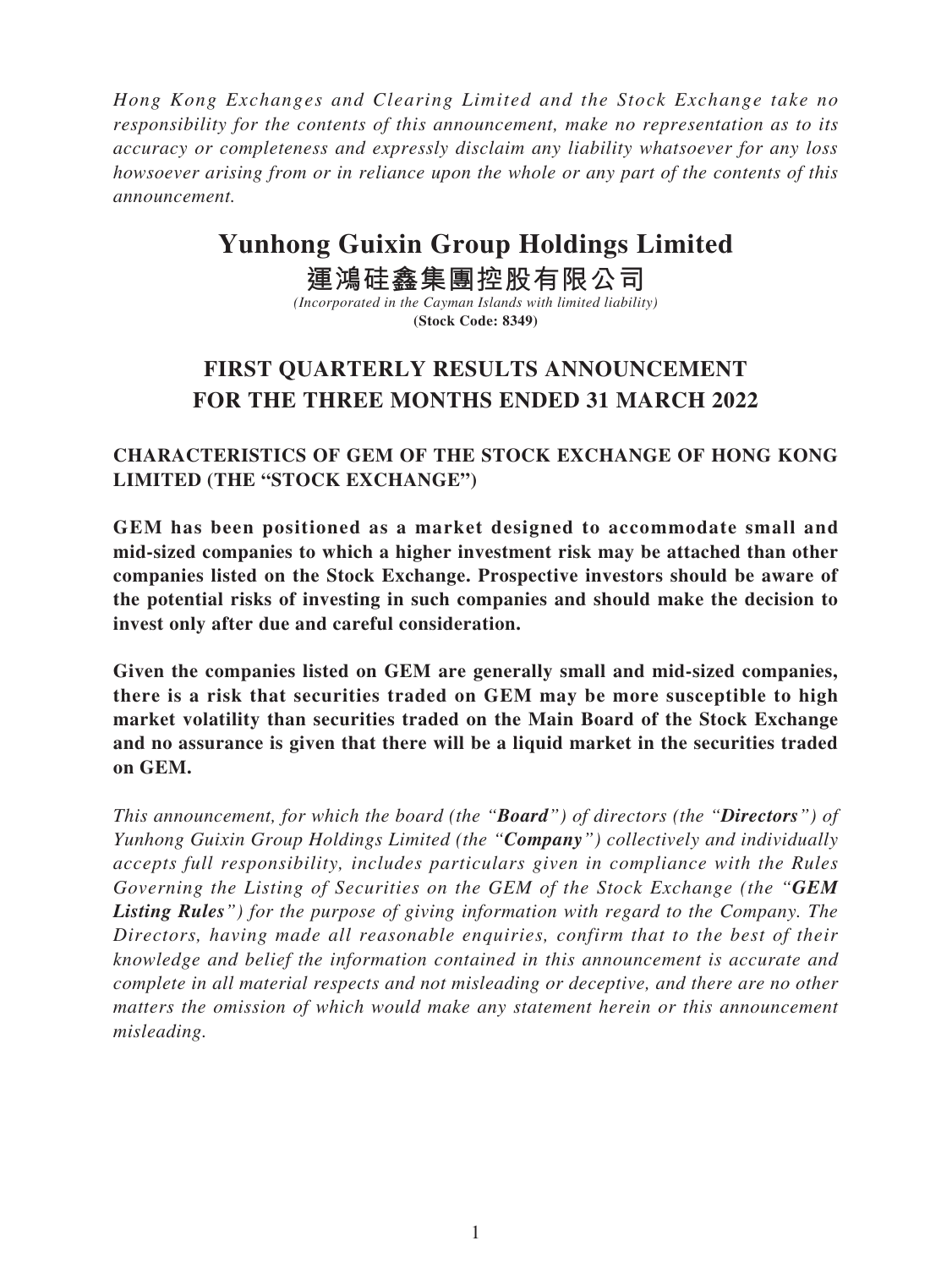#### **RESULTS**

The Board presents the unaudited results of the Company and its subsidiaries (the "**Group**") for the three months ended 31 March 2022, together with comparative unaudited figures for the corresponding period in 2021 as follows:

### **CONDENSED CONSOLIDATED STATEMENT OF PROFIT OR LOSS AND OTHER COMPREHENSIVE INCOME**

|                                           | For the three months |                 |                |  |
|-------------------------------------------|----------------------|-----------------|----------------|--|
|                                           |                      | ended 31 March  |                |  |
|                                           |                      | 2022            | 2021           |  |
|                                           | <b>Notes</b>         | <b>RMB'000</b>  | <b>RMB'000</b> |  |
|                                           |                      | (Unaudited)     | (Unaudited)    |  |
| <b>Revenue</b>                            | $\mathfrak{Z}$       | 13,094          | 13,623         |  |
| <b>Cost of sales</b>                      |                      | (9,769)         | (10, 468)      |  |
| <b>Gross profit</b>                       |                      | 3,325           | 3,155          |  |
| Other revenue                             | $\overline{4}$       | 480             | $\overline{4}$ |  |
| Other net loss                            | $\overline{4}$       | (107)           | (154)          |  |
| Distribution costs                        |                      | (490)           | (948)          |  |
| Administrative expenses                   |                      | (2,797)         | (2,375)        |  |
| <b>Profit/(Loss)</b> from operations      |                      | 411             | (318)          |  |
| Finance costs                             | 5(a)                 | (6)             | (63)           |  |
| Profit/(Loss) before taxation             | $\mathfrak{H}$       | 405             | (381)          |  |
| Income tax                                | 6                    | (279)           | (87)           |  |
| Profit/(Loss) for the period              |                      | 126             | (468)          |  |
| Other comprehensive income for the period |                      |                 |                |  |
| Total comprehensive income/(expense)      |                      |                 |                |  |
| for the period                            |                      | 126             | (468)          |  |
|                                           |                      | <b>RMB</b> cent | RMB cent       |  |
| Earnings/(Loss) per share                 |                      |                 |                |  |
| Basic and diluted                         | 8                    | 0.03            | (0.12)         |  |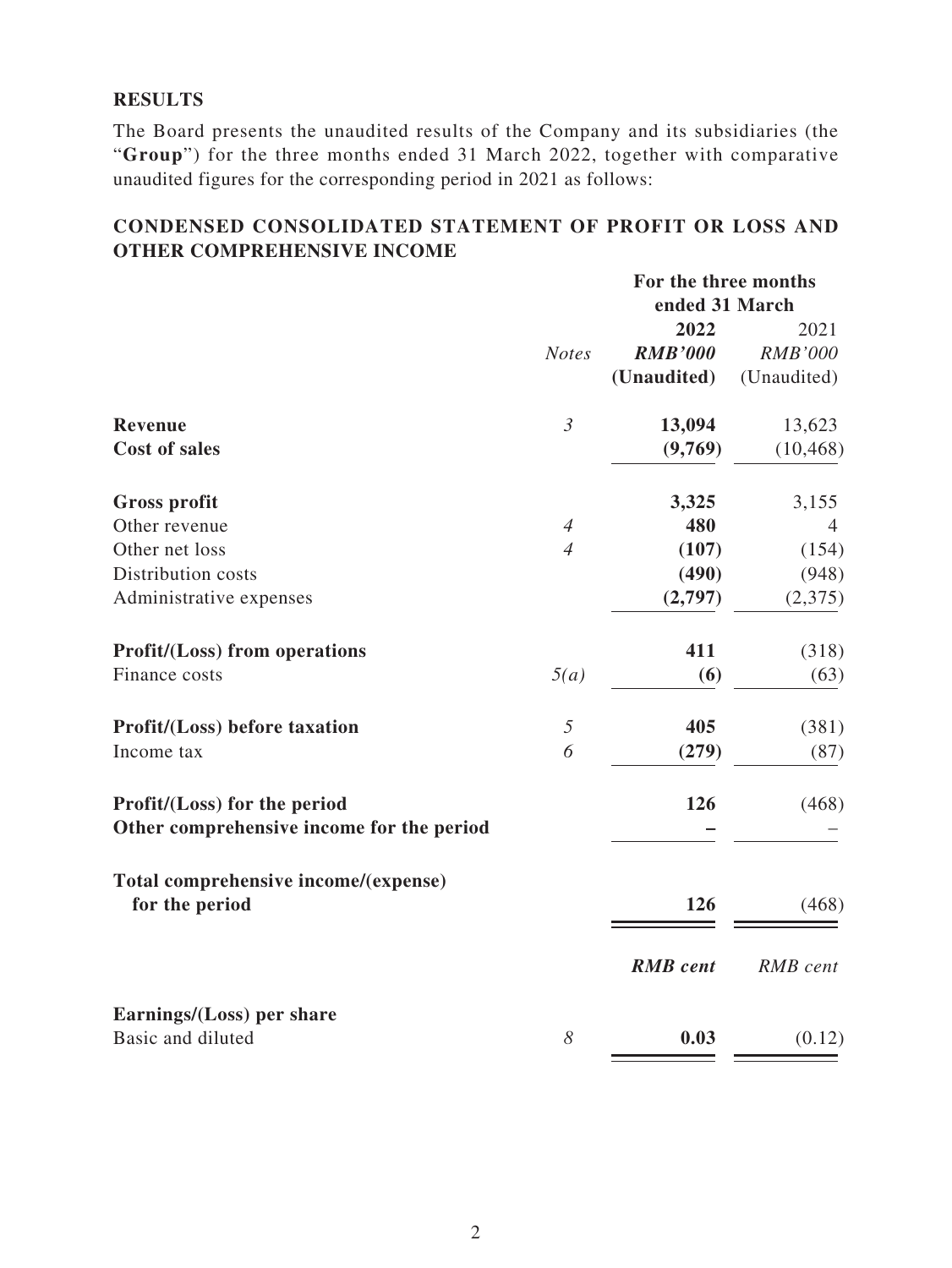## **CONSOLIDATED STATEMENT OF CHANGES IN EQUITY**

|                                                                  |                                           |                                    |                                      |                                                             | <b>Reserves</b>                                         |                                               |                                              |                             |                  |
|------------------------------------------------------------------|-------------------------------------------|------------------------------------|--------------------------------------|-------------------------------------------------------------|---------------------------------------------------------|-----------------------------------------------|----------------------------------------------|-----------------------------|------------------|
|                                                                  | <b>Share</b><br>capital<br><b>RMB'000</b> | <b>Share</b><br>premium<br>RMB'000 | Capital<br>reserve<br><b>RMB'000</b> | <b>Property</b><br>revaluation<br>reserve<br><b>RMB'000</b> | Share-<br>based<br>payment<br>reserve<br><b>RMB'000</b> | <b>Statutory</b><br>reserve<br><b>RMB'000</b> | <b>Retained</b><br>profits<br><b>RMB'000</b> | Sub-total<br><b>RMB'000</b> | Total<br>RMB'000 |
| At 1 January 2021 (Audited)<br>Loss and total comprehensive      | 3,600                                     | 20,900                             | 9,557                                |                                                             | 1,933                                                   | 6,407                                         | 16,693                                       | 55,490                      | 59,090           |
| expense for the period<br>Equity-settled share-based<br>payments |                                           |                                    |                                      |                                                             | 100                                                     |                                               | (468)                                        | (468)<br>100                | (468)<br>100     |
| Transfer to statutory reserve                                    |                                           |                                    |                                      |                                                             |                                                         | 94                                            | (94)                                         |                             |                  |
| At 31 March 2021 (Unaudited)                                     | 3,600                                     | 20,900                             | 9,557                                |                                                             | 2,033                                                   | 6,501                                         | 16,131                                       | 55,122                      | 58,722           |
| At 1 January 2022 (Audited)<br>Profit and total comprehensive    | 3,600                                     | 20,900                             | 9,557                                | 11,132                                                      |                                                         | 8,287                                         | 14,770                                       | 64,646                      | 68,246           |
| income for the period<br>Equity-settled share-based              |                                           |                                    |                                      |                                                             |                                                         |                                               | 126                                          | 126                         | 126              |
| payments<br>Transfer to statutory reserve                        |                                           |                                    |                                      |                                                             |                                                         | 67                                            | (67)                                         |                             |                  |
| At 31 March 2022 (Unaudited)                                     | 3,600                                     | 20,900                             | 9,557                                | 11,132                                                      |                                                         | 8,354                                         | 14,829                                       | 64,772                      | 68,372           |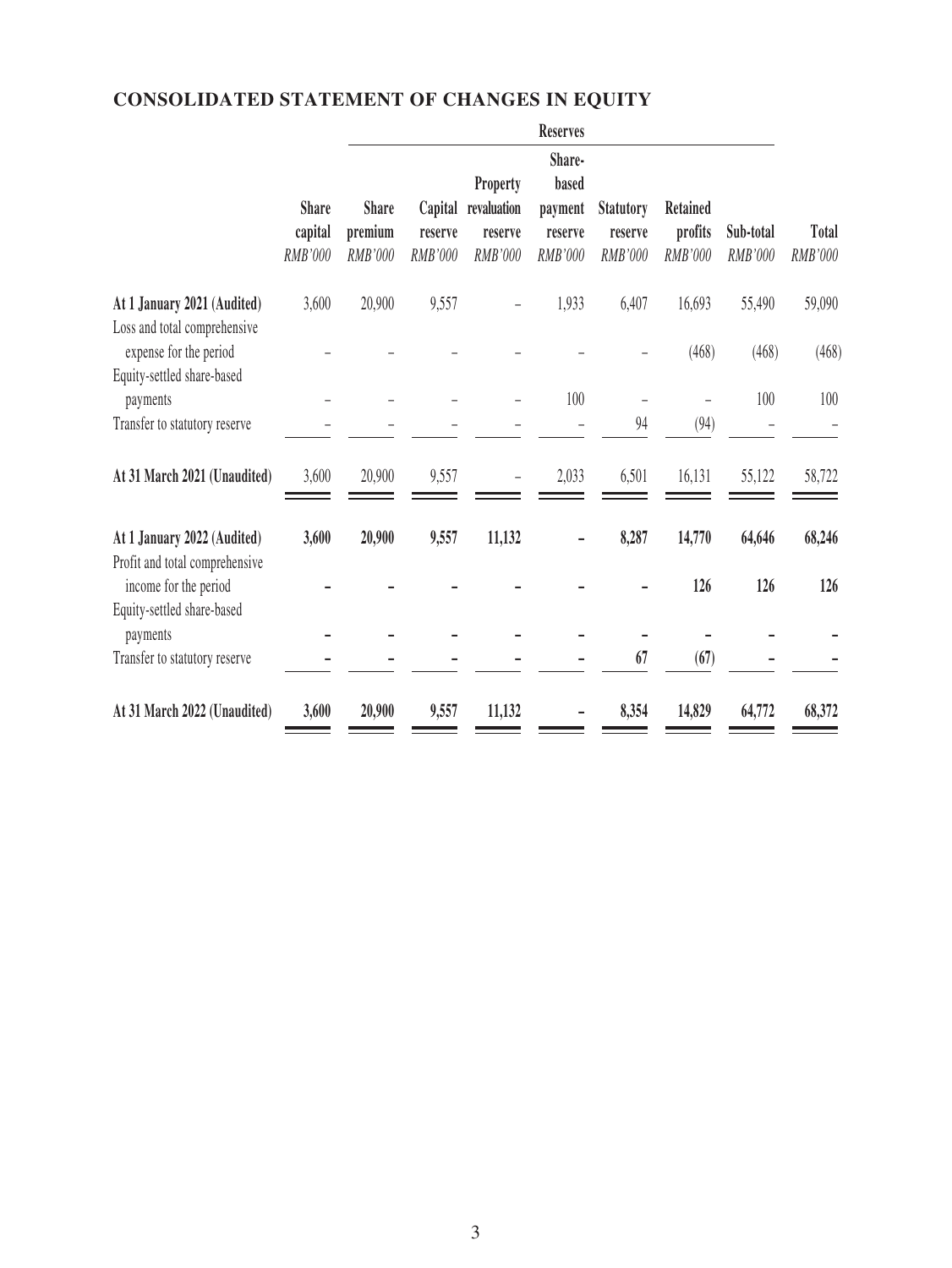#### *Notes:*

#### **1. GENERAL INFORMATION**

The Company was incorporated in the Cayman Islands on 13 January 2016 as an exempted company with limited liability under the Companies Law, Cap. 22 (Law 3 of 1961, as consolidated and revised) of the Cayman Islands. Its shares have been listed on the GEM of the Stock Exchange since 13 January 2017. The address of its registered office is Windward 3, Regatta Office Park, P.O. Box 1350 Grand Cayman KY1-1108, the Cayman Islands and its principal place of business is 66 South Oujiang Road, Haimen Economic Development Zone, Nantong City, Jiangsu Province, the People's Republic of China (the "**PRC**").

The Company is an investment holding company and its subsidiaries are principally engaged in the research and development, production and sales of fiberglass reinforced plastic products in the PRC. During the reporting periods, the principal business was carried out through Nantong Meigu Composite Materials Company Limited ("**Nantong Meigu**"), which is an indirect wholly-owned subsidiary of the Company incorporated in the PRC.

#### **2. BASIS OF PREPARATION AND ACCOUNTING POLICIES**

The Group's unaudited consolidated results for the three months ended 31 March 2022 have been prepared in accordance with the applicable disclosure requirements set out in Chapter 18 of the GEM Listing Rules and Hong Kong Financial Reporting Standards ("**HKFRSs**") issued by the Hong Kong Institute of Certified Public Accountants (the "**HKICPA**").

The HKICPA has issued a number of amendments to HKFRSs which are effective for the current accounting period of the Group. None of those developments have had a material effect on how the Group's results and financial position for the current or prior periods have been prepared or presented. The Group has not applied any new standard or interpretation that is not yet effective for the current accounting period.

The accounting policies adopted in preparing the unaudited consolidated results for the three months ended 31 March 2022 are consistent with those adopted in the financial statements of the Group for the year ended 31 December 2021.

The consolidated results of the Group for the three months ended 31 March 2022 are unaudited but have been reviewed by the audit committee of the Company.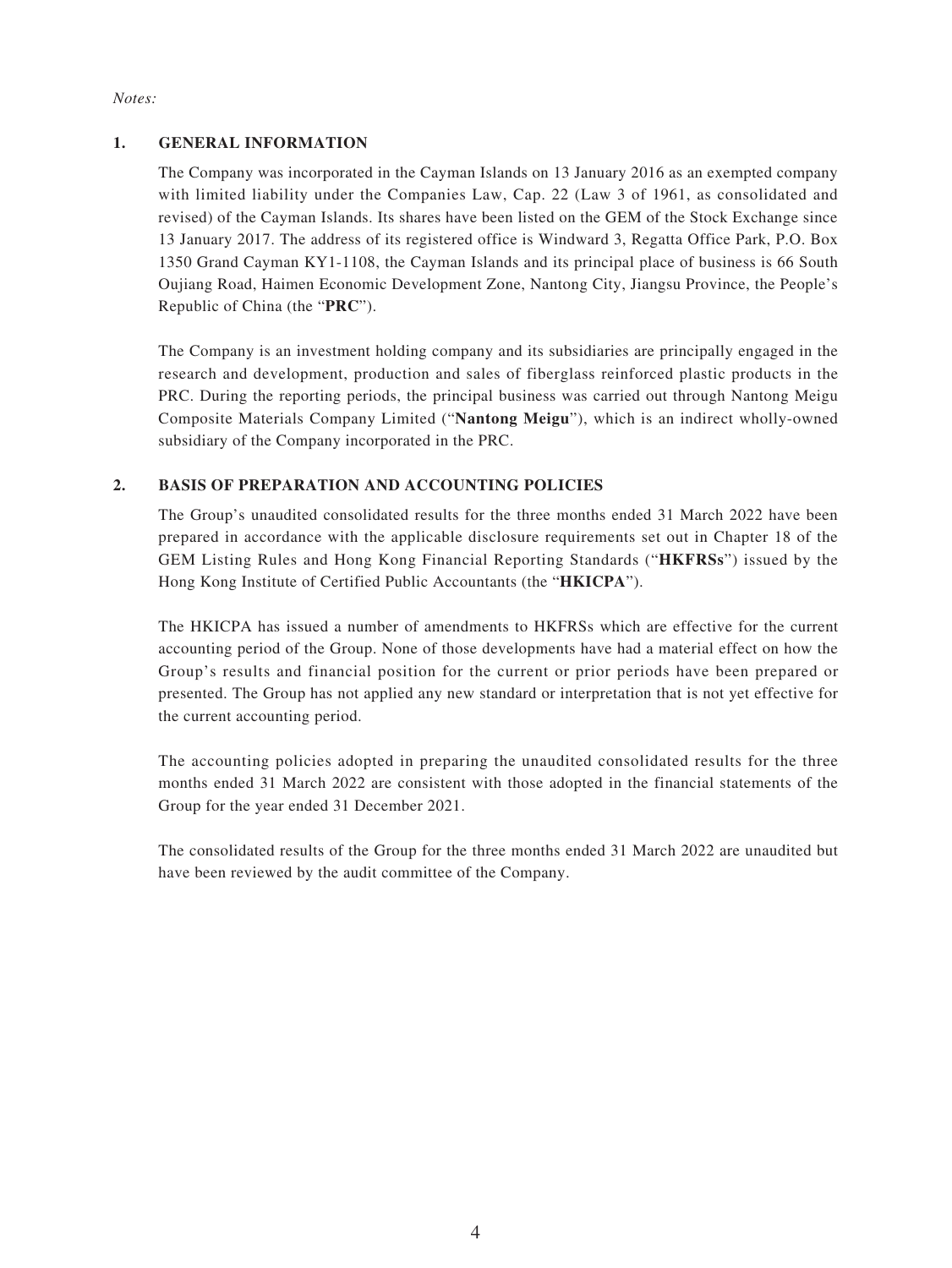#### **3. REVENUE**

The principal activities of the Group are research and development, production and sale of fiberglass reinforced plastic products in the PRC.

Revenue represents net invoiced value of goods sold, less value-added and sales taxes, returns and discounts, during the period.

|                                                 | For the three months |                |  |
|-------------------------------------------------|----------------------|----------------|--|
|                                                 | ended 31 March       |                |  |
|                                                 | 2022                 | 2021           |  |
|                                                 | <b>RMB'000</b>       | <i>RMB'000</i> |  |
|                                                 | (Unaudited)          | (Unaudited)    |  |
| Sales of fiberglass reinforced plastic          |                      |                |  |
| - Fiberglass reinforced plastic ("FRP") grating | 4,013                | 6,710          |  |
| - Epoxy wedge strip                             | 9,081                | 6,913          |  |
|                                                 | 13,094               | 13,623         |  |

In a manner consistent with the way in which information is reported internally to the Company's directors for the purposes of resource allocation and performance assessment, no segment information is presented in respect of the Group's operating segment as the Group is principally engaged in one segment in the research and development, production and sales of FRP products in the PRC.

#### **4. OTHER REVENUE AND OTHER NET LOSS**

|                                             | For the three months |                |  |
|---------------------------------------------|----------------------|----------------|--|
|                                             | ended 31 March       |                |  |
|                                             | 2022                 | 2021           |  |
|                                             | <b>RMB'000</b>       | <i>RMB'000</i> |  |
|                                             | (Unaudited)          | (Unaudited)    |  |
| Other revenue                               |                      |                |  |
| Interest income on bank deposits            | $\overline{2}$       | $\overline{4}$ |  |
| Rental income from investment property      | 478                  |                |  |
|                                             | 480                  | 4              |  |
| Other net loss<br>Net foreign exchange loss | (107)                | (154)          |  |
|                                             |                      |                |  |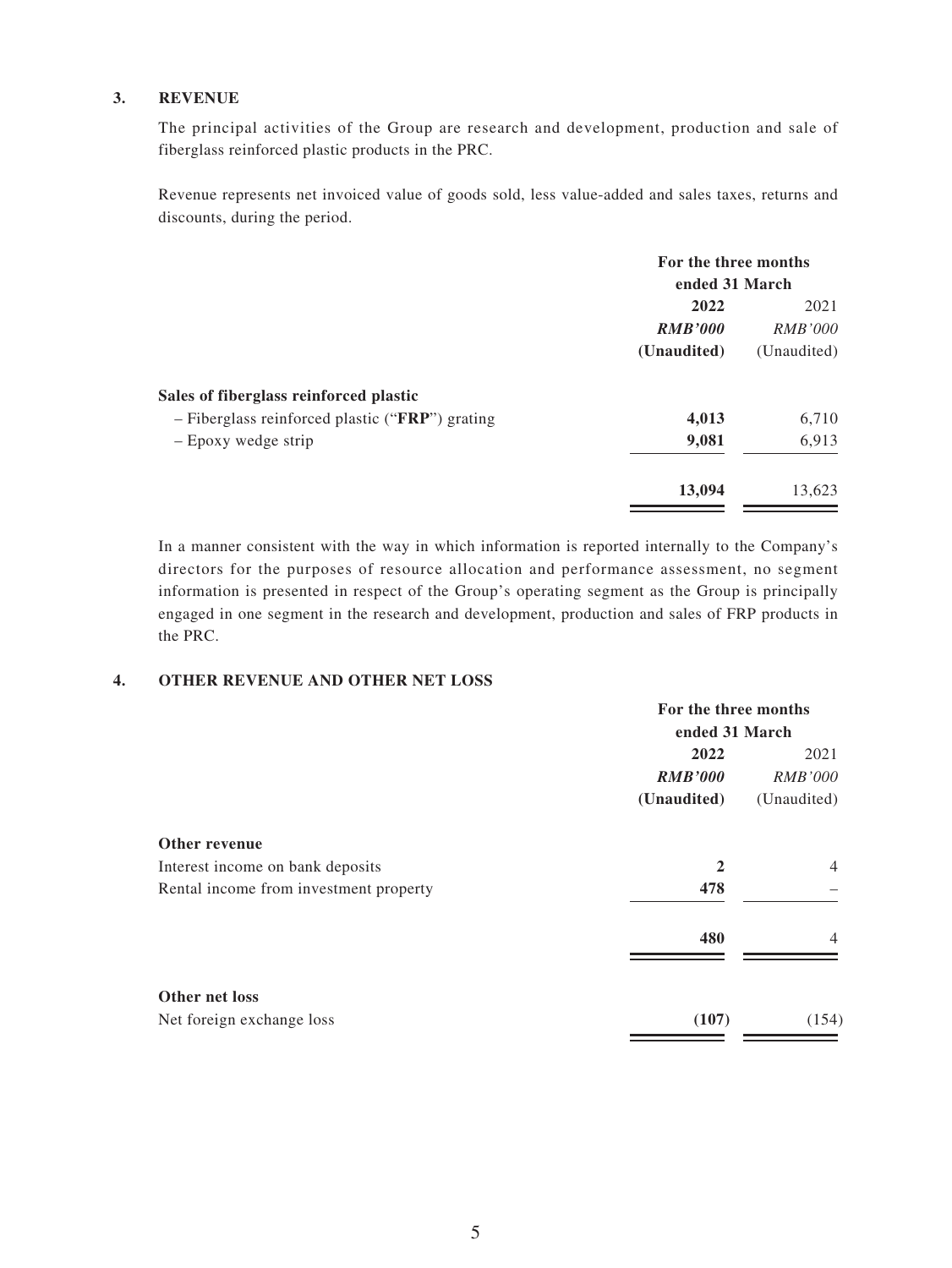#### **5. PROFIT/(LOSS) BEFORE TAXATION**

Profit/(Loss) before taxation is arrived at after charging the following items:

|     |                                                         | For the three months |                |
|-----|---------------------------------------------------------|----------------------|----------------|
|     |                                                         | ended 31 March       |                |
|     |                                                         | 2022                 | 2021           |
|     |                                                         | <b>RMB'000</b>       | <b>RMB'000</b> |
|     |                                                         | (Unaudited)          | (Unaudited)    |
| (a) | <b>Finance costs</b>                                    |                      |                |
|     | Interest on bank borrowings                             | 3                    | 63             |
|     | Interest on lease liabilities                           | 3                    |                |
|     |                                                         | 6                    | 63             |
| (b) | Staff costs (including directors' emoluments)           |                      |                |
|     | Salaries, wages and other benefits                      | 2,271                | 2,668          |
|     | Contributions to defined contribution retirement plans  | 247                  | 232            |
|     | Equity-settled share-based payments                     |                      | 100            |
|     |                                                         | 2,518                | 3,000          |
| (c) | Other items                                             |                      |                |
|     | Amortisation for a right-of-use asset                   | 44                   | 9              |
|     | Depreciation for property, plant and equipment          | 314                  | 477            |
|     | Cost of inventories recognised as expense (note $(i)$ ) | 10,471               | 10,530         |
|     | Research and development costs (note (ii))              | 450                  | 900            |

*Notes:*

- (i) Cost of inventories recognised as expenses include approximately RMB1,208,000 (three months ended 31 March 2021: RMB1,424,000) relating to staff costs, and approximately RMB242,000 (three months ended 31 March 2021: RMB335,000) relating to depreciation for property, plant and equipment, the amounts of which are also included in the total amount disclosed separately above for each of these types of expenses.
- (ii) Including in the research and development costs are staff cost of approximately RMB377,000 (three months ended 31 March 2021: RMB406,000) and costs of materials consumed of approximately RMB9,000 (three months ended 31 March 2021: RMB449,000), the amounts of which are also included in the total amount separately disclosed for these types of expenses.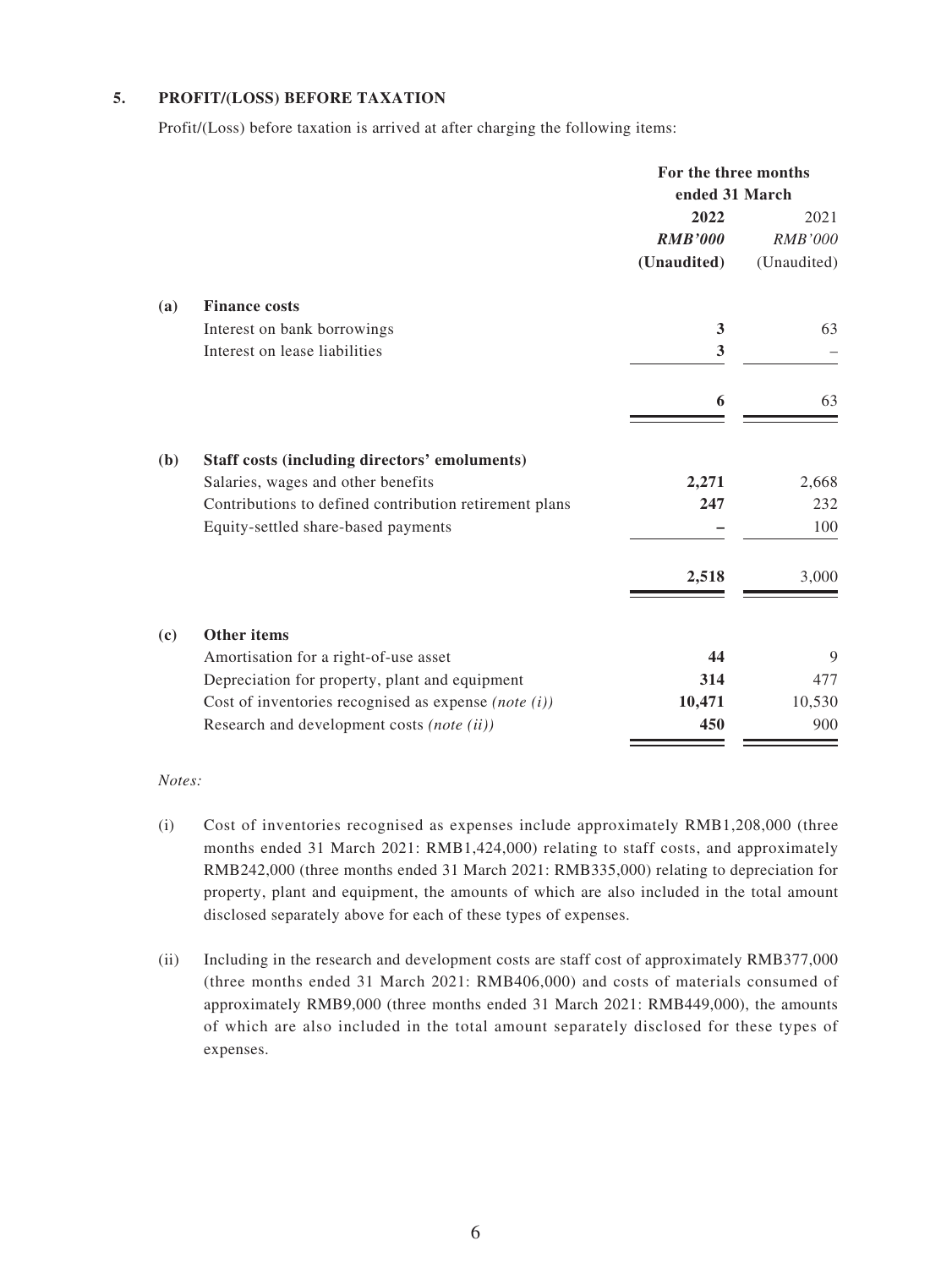#### **6. INCOME TAX IN THE CONDENSED CONSOLIDATED STATEMENT OF PROFIT OR LOSS AND OTHER COMPREHENSIVE INCOME**

|                                                        | For the three months |                |  |
|--------------------------------------------------------|----------------------|----------------|--|
|                                                        | ended 31 March       |                |  |
|                                                        | 2022                 | 2021           |  |
|                                                        | <b>RMB'000</b>       | <i>RMB'000</i> |  |
|                                                        | (Unaudited)          | (Unaudited)    |  |
| <b>Current tax</b>                                     |                      |                |  |
| PRC Enterprise Income Tax ("EIT") on profits of        |                      |                |  |
| the Group's subsidiary                                 | 212                  | 67             |  |
| Deferred tax                                           |                      |                |  |
| Origination and reversal of temporary differences in   |                      |                |  |
| respect of withholding tax on distributable profits of |                      |                |  |
| the Group's PRC subsidiary                             | 67                   | 20             |  |
|                                                        | 279                  | 87             |  |
|                                                        |                      |                |  |

Pursuant to the rules and regulations of the Cayman Islands and the British Virgin Islands (the "**BVI**"), the Group is not subject to any income tax in the Cayman Islands and the BVI.

No provision for Hong Kong Profits Tax has been made for the three months ended 31 March 2022 and the corresponding three months in 2021 as the Group did not have assessable profits subject to Hong Kong Profits Tax during the aforesaid periods.

The PRC subsidiaries of the Group are subject to PRC EIT at 25% (three months ended 31 March 2021: 25%). Dividends declared to Prosperous Composite Material Co., Ltd., as a non-resident shareholder, in respect of profits earned by Nantong Meigu, are subject to the PRC withholding tax at 10%.

#### **7. DIVIDEND**

The Directors do not recommend the payment of dividend for the three months ended 31 March 2022 (three months ended 31 March 2021: Nil).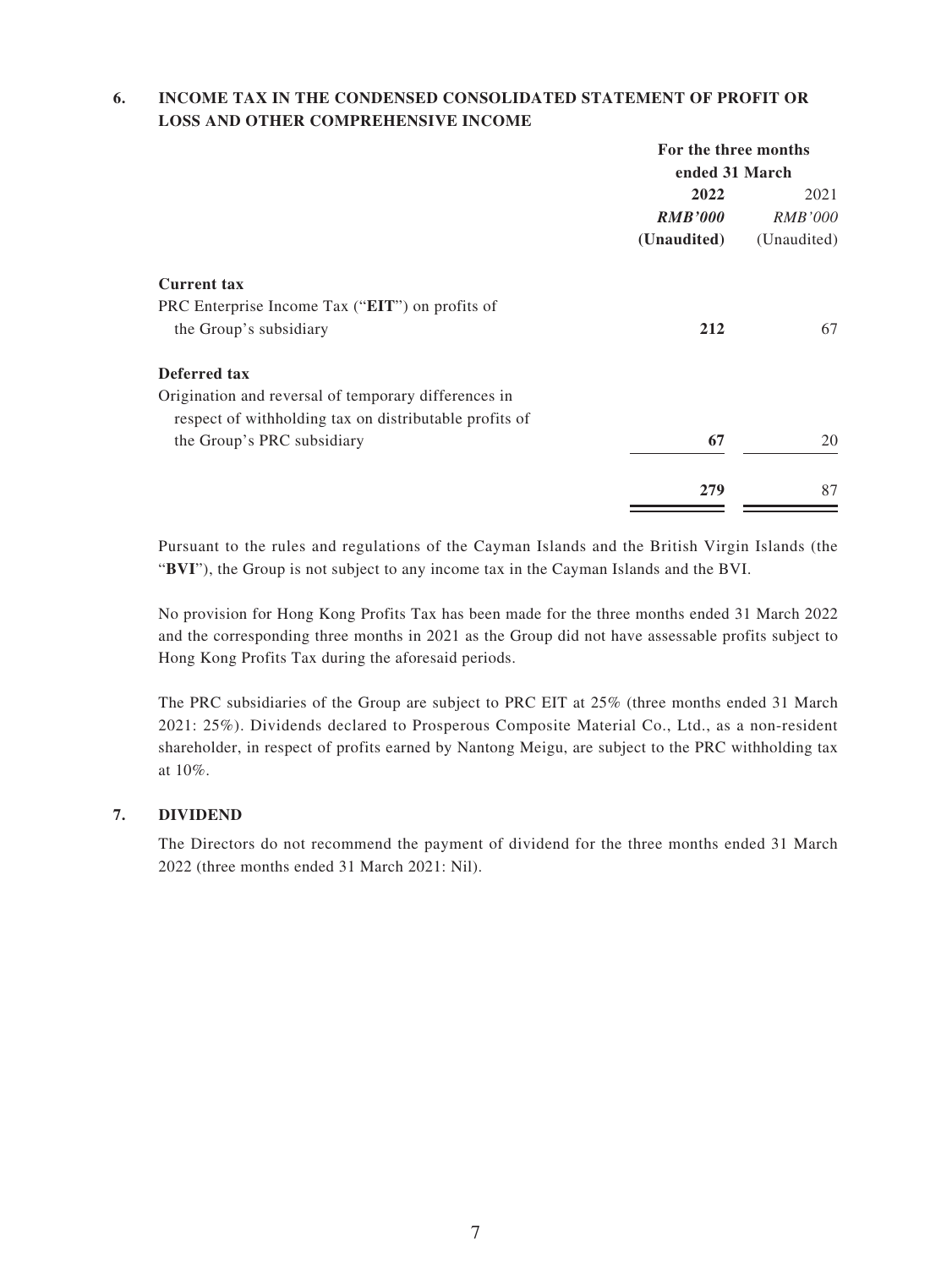#### **8. EARNINGS/(LOSS) PER SHARE**

The calculation of the basic earnings/(loss) per share attributable to owners of the Company is based on the following data:

|                                                                  | For the three months |                |  |
|------------------------------------------------------------------|----------------------|----------------|--|
|                                                                  | ended 31 March       |                |  |
|                                                                  | 2022                 | 2021           |  |
|                                                                  | <b>RMB'000</b>       | <i>RMB'000</i> |  |
|                                                                  | (Unaudited)          | (Unaudited)    |  |
| Profit/(loss) for the purpose of basic earnings/(loss) per share |                      |                |  |
| Profit/(loss) attributable to owners of Company                  | 126                  | (468)          |  |
|                                                                  | $\bm{v}$             | '000           |  |
| Number of shares                                                 |                      |                |  |
| Number of shares at the beginning and the end of the reporting   |                      |                |  |
| period and the weighted average number of shares                 | 400,000              | 400,000        |  |

Basic earnings/(loss) per share for the three months ended 31 March 2022 amounted to RMB0.03 cent (three months ended 31 March 2021: RMB(0.12 cent)) per share.

No diluted earnings/(loss) per share was presented as there was no potential ordinary shares outstanding during the periods ended 31 March 2022 and 2021.

#### **9. MATERIAL RELATED PARTY TRANSACTIONS**

(a) Remuneration for key management personnel of the Group, including amounts paid to the Directors and certain of the highest paid employees is as follows:

|                                     | For the three months |                |  |
|-------------------------------------|----------------------|----------------|--|
|                                     | ended 31 March       |                |  |
|                                     | 2022                 |                |  |
|                                     | <b>RMB'000</b>       | <i>RMB'000</i> |  |
|                                     | (Unaudited)          | (Unaudited)    |  |
| Short-term employee benefits        | 439                  | 300            |  |
| Post-employment benefits            | 32                   | 40             |  |
| Equity-settled share-based payments |                      | 100            |  |
|                                     | 471                  | 440            |  |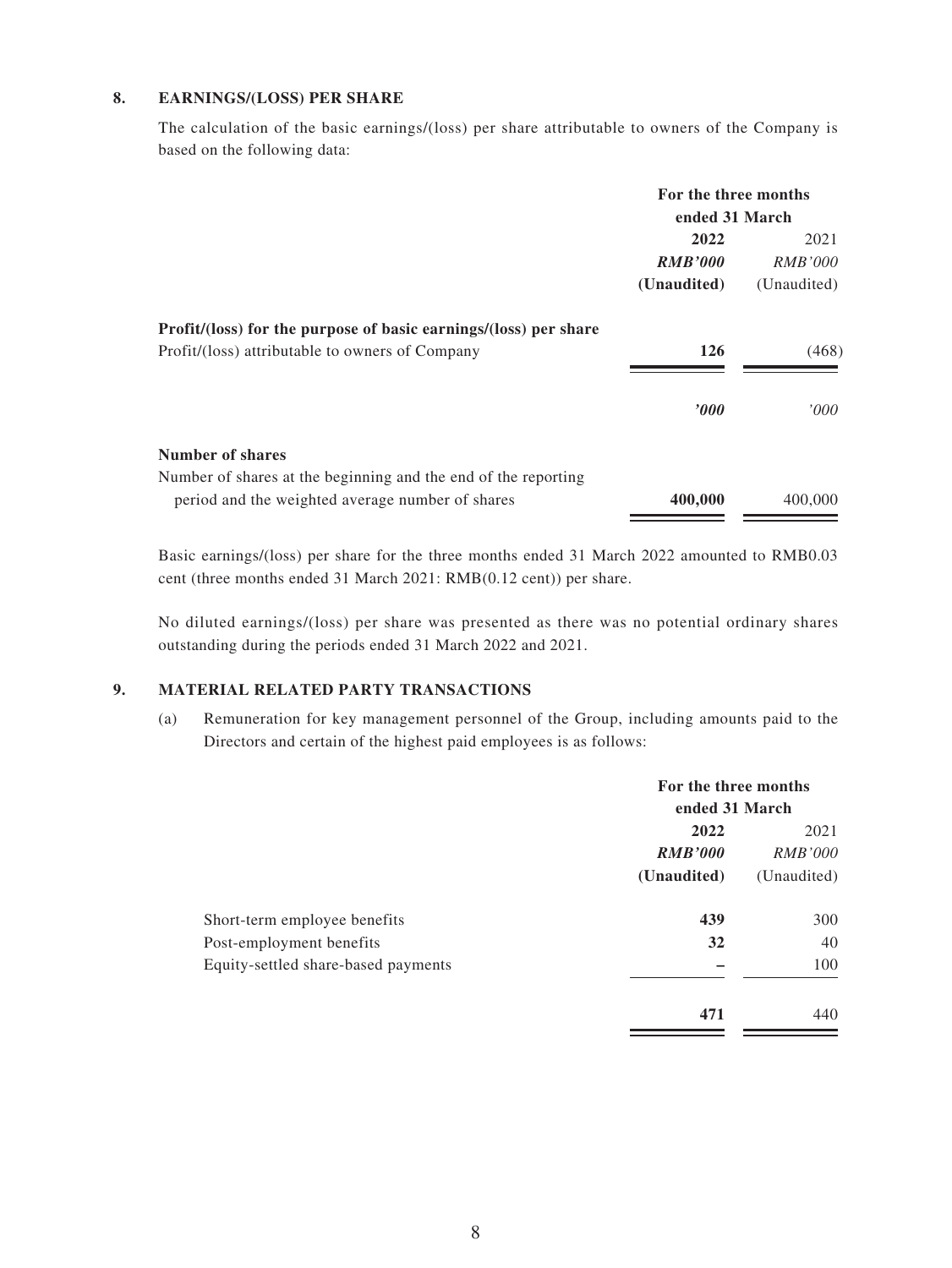#### (b) Transactions with related parties:

|                                                                                                  | For the three months<br>ended 31 March |                                       |  |
|--------------------------------------------------------------------------------------------------|----------------------------------------|---------------------------------------|--|
|                                                                                                  | 2022<br><b>RMB'000</b><br>(Unaudited)  | 2021<br><i>RMB'000</i><br>(Unaudited) |  |
| Rental expenses paid to Meigu New Materials (Nantong)<br>Company Limited* (美固新材料(南通)有限公司) (Note) | 546                                    |                                       |  |

#### *Note:*

Meigu New Materials (Nantong) Company Limited\* (美固新材料(南通)有限公司) is a company established in the PRC, in which Mr. Jiang Guitang, a former Director in the last 12 months, therefore a connected person of the Company, has an ultimate beneficial interest. The rental expenses were related to renting of a new production plant for the manufacturing operations undertaken by the Group. This is a connected transaction which falls within the de minimis provision under Rule 20.74(1) of the GEM Listing Rules. The transaction is fully exempt.

\* *For identification only*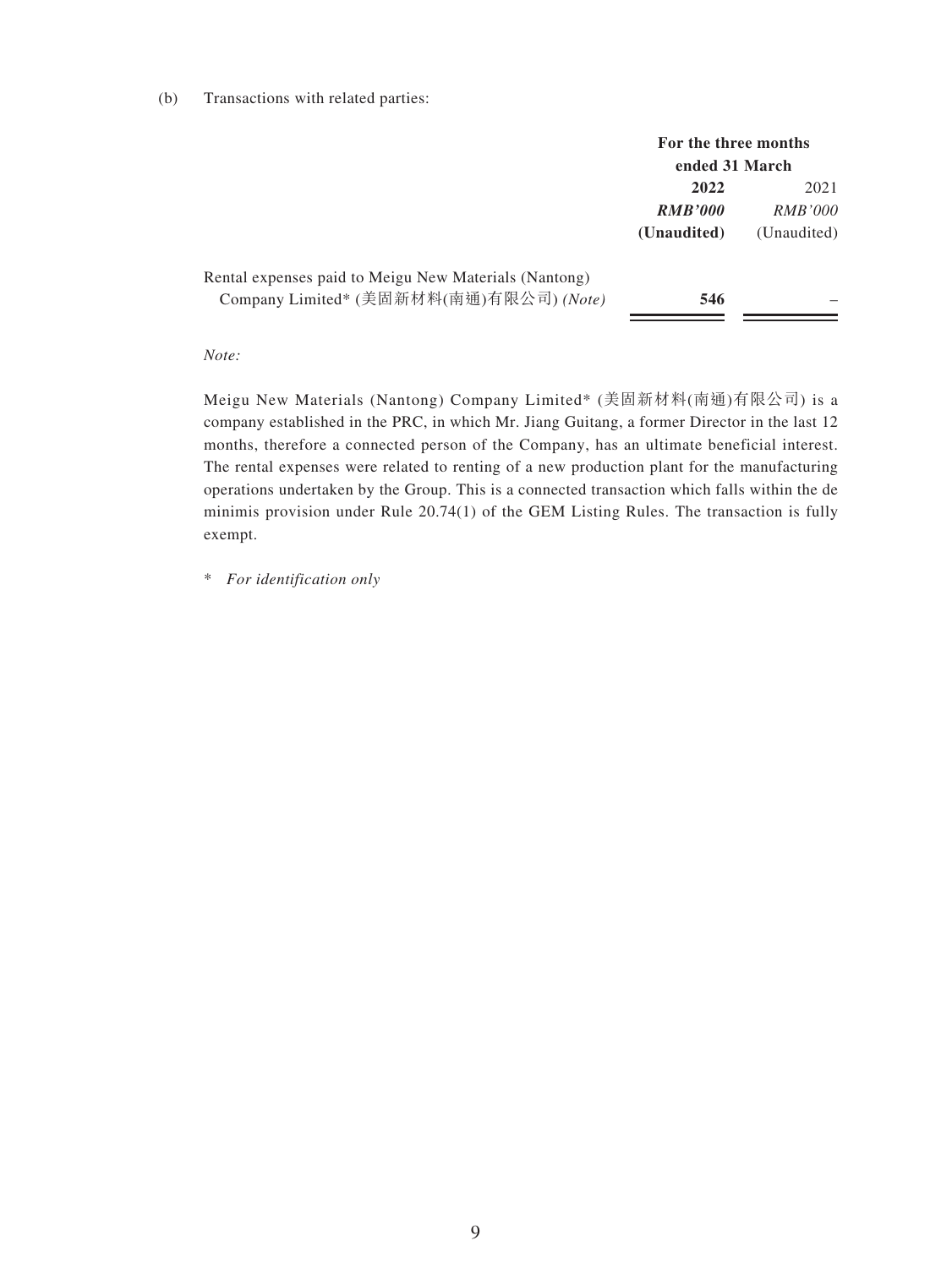### **MANAGEMENT DISCUSSION AND ANALYSIS**

#### **Review and Prospects**

The Group is an established and leading manufacturer in the PRC engaged in the research and development, production and sale of a variety of FRP products. For the three months ended 31 March 2022, the Group's major products consisted of: (i) FRP grating products; and (ii) epoxy wedge strip products.

The applications for FRP are quite wide including building and construction field, electrical and telecommunications engineering. As the product is characterised by its light weight, high strength, toughness, anti-slippery, anti-erosion, flame retardant, insulation and easy to colour and artistic properties as well as its good and comprehensive economic benefits, it is widely applied in industries including petrochemical, electrical, marine engineering, plating, vessel, metallurgy, steel, papermaking, brewing and municipal industry and mainly used in operating platform, equipment platform, stair treads, trench covers, filter plates, etc., which indicates that it is an ideal components for corrosive environment.

Given that FRP delivers outstanding performance as a comparatively new type of materials and as a substitute of traditional materials such as wood, concrete and metal, and the potential application of products made of FRP composites in a wide range of fields such as aerospace, energy and transportation industries, the management expects that the overall FRP market in China will grow at a steady pace in the future in light of gradual maturity and better understanding of the FRP market.

For the three months ended 31 March 2022, the Group recorded a sales revenue of approximately RMB13.1 million, which has slipped back slightly by approximately RMB0.5 million or 3.9% from that of approximately RMB13.6 million for the three months ended 31 March 2021. The reduction in the sales revenue was mainly attributable to the decrease in revenue generated from the sales of FRP grating products, the effect of which was however outweighed to a certain extent by the substantial increase in revenue generated from the sales of epoxy wedge strip products by approximately 31.4% during the three months ended 31 March 2022.

Beginning in March 2022, the PRC struggled to contain its worst outbreak of the COVID-19 pandemic through lockdown of major cities, in particular the financial hub of Shanghai, which is believed to have a significant adverse impact on the economy at large. In the first quarter of 2022, the gross domestic product (the "**GDP**") of the PRC grew by 4.8% as compared to the corresponding period in 2021. This is in stark contrast to the first quarter of 2020 when the COVID-19 pandemic spread out from Wuhan, which shrank the GDP by 6.8%. However, the GDP in the first quarter does not fully reflect the lockdown impacts since the beginning of March 2022. It is expected that more pain will come in the second quarter of 2022.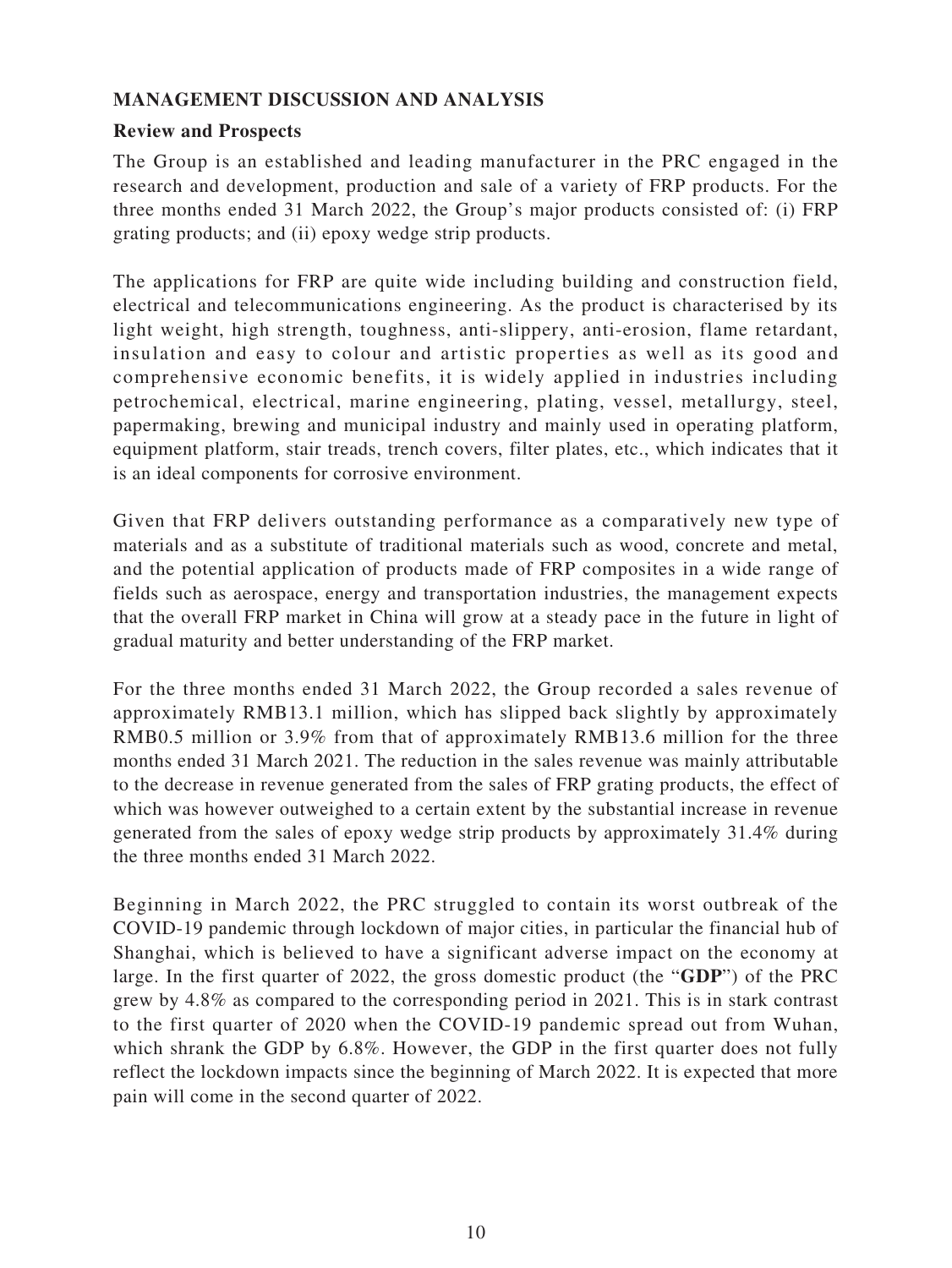On the international arena, it is further believed that the Sino-American relations will face a bigger test in 2022. The United States of America (the "**U.S.**") will hold mid-term elections and China policy may become the target of fierce partisan politics as the U.S. conservatives and progressives accuse each other of being soft on China. The U.S. government tightened export restrictions on Chinese high-tech enterprises and forbade U.S. investment in China's so-called military-civilian fusion firms for safeguarding U.S. advantages in big data, artificial intelligence and quantum computing. On the other hand, while Russia's military operations on Ukraine will tighten the co-operation between the PRC and Russia, it will further worsen the Sino-American relations.

As the economic and political environments remain so uncertain, the Group will need to take part more rigorously in tender bidding for all potential projects both in the PRC and the overseas markets. Moreover, the Group will continue to enhance product recognition by improving production technology so as to maintain effective cost control and strengthen the competitiveness. Furthermore, the Group will recruit more experienced talents to fulfil the Group's mission in product research, development and market expansion.

Given the resilience and potential of the PRC's economy in the long run, it is considered that stable growth would remain unchanged. Looking ahead, the Group remains prudent and optimistic about the prospects of its business in the long run. The Group will follow a cautious approach to ensure continuous, steady and effective business and operation development in 2022. While the Group is closely monitoring the latest development of the epidemic disease resulting from the spread of COVID-19 and its impact on the industry at large, it would adjust its strategies from time to time when required including exploring new revenue streams to lower the business risk.

#### **Sales Performance**

.

The Group posted a consolidated revenue of approximately RMB13.1 million for the three months ended 31 March 2022, representing a decrease of approximately RMB0.5 million or 3.9% as compared to the corresponding period in 2021. The decrease in revenue was primarily driven by the reduction in revenue generated from the sales of FRP grating products, which was mitigated by a substantial growth in the sales of epoxy wedge strip products. Moreover, sales for the domestic market increased by approximately 15.8% to approximately RMB10.4 million for the three months ended 31 March 2022 from approximately RMB8.9 million for the corresponding period in 2021. The domestic market contributed approximately 79.1% of total sales for the three months ended 31 March 2022, which increased by 13.5 percentage points in comparison with that of approximately 65.6% for the three months ended 31 March 2021.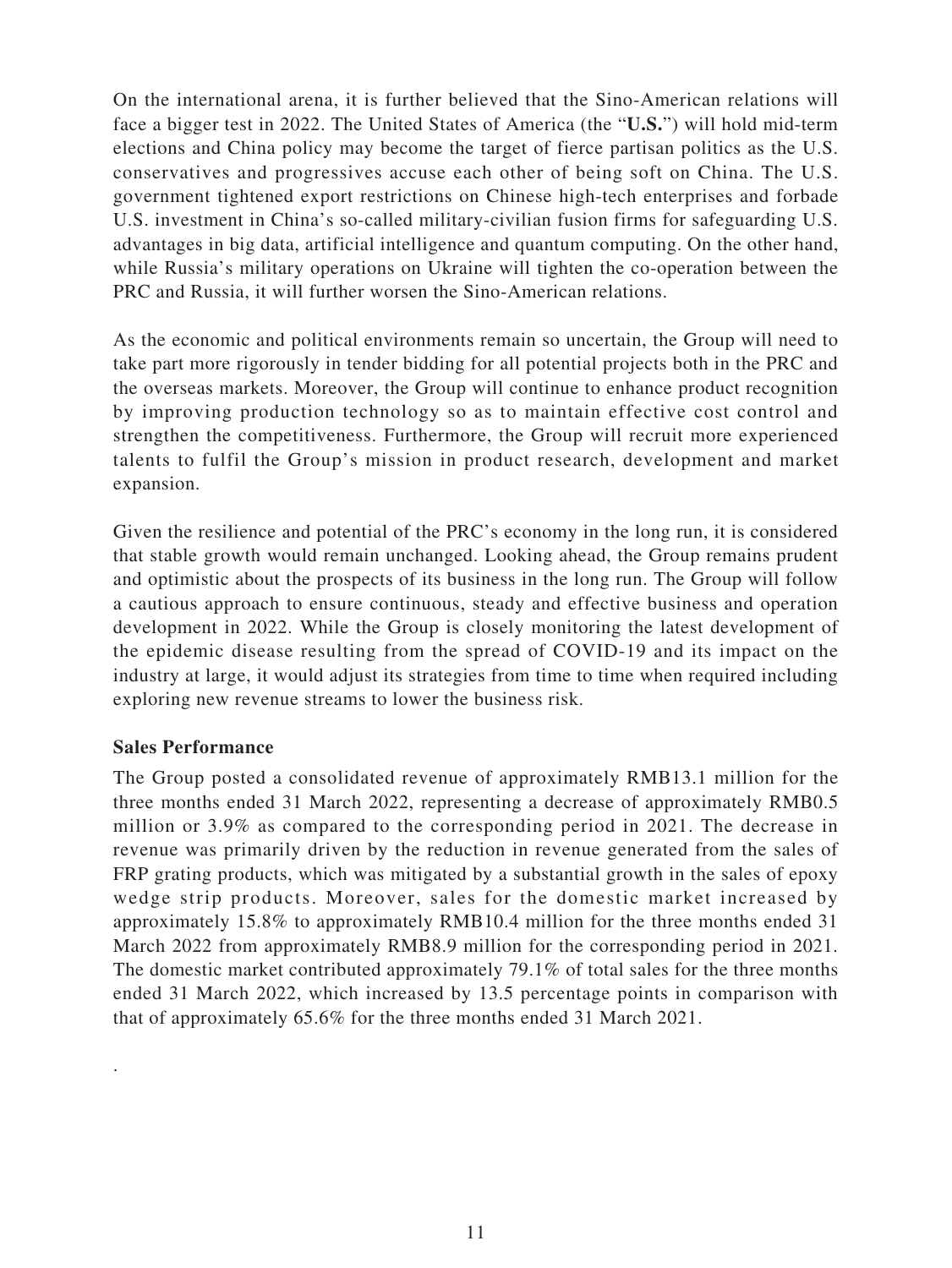|                            | For the three months<br>ended 31 March 2022 |        | For the three months<br>ended 31 March 2021 |        |
|----------------------------|---------------------------------------------|--------|---------------------------------------------|--------|
|                            |                                             | Gross  |                                             | Gross  |
|                            | <b>Sales</b>                                | profit | <b>Sales</b>                                | profit |
|                            | revenue                                     | margin | revenue                                     | margin |
|                            | <b>RMB'000</b>                              | $\%$   | <b>RMB'000</b>                              | $\%$   |
| FRP grating products       | 4,013                                       | 24.6   | 6,710                                       | 24.4   |
| Epoxy wedge strip products | 9,081                                       | 25.7   | 6,913                                       | 22.0   |
|                            | 13,094                                      | 25.4   | 13,623                                      | 23.2   |

Details of the Group's revenue and gross profit margin by product categories are as follows:

FRP grating products were mainly sold to corporate customers in the PRC who generally are end-users of such products, as well as distributors in the U.S. and the United Kingdom ("**U.K.**") who generally buy the products on per purchase order basis with no distribution arrangement. The revenue derived from sales of FRP grating products decreased by approximately RMB2.7 million or 40.2% from approximately RMB6.7 million for the three months ended 31 March 2021 to approximately RMB4.0 million for the three months ended 31 March 2022. This was mainly due to the significant decrease in overseas sales orders as a result of the drop in demands for the FRP grating products due to the rising prices caused by the increase in the costs of raw materials and transportation. The gross profit margin for the three months ended 31 March 2022 nevertheless remained relatively stable as compared to the corresponding period in 2021.

During the three months ended 31 March 2022, sales of epoxy wedge strip products became the largest contributor to the Group's revenue and accounted for approximately 69.4% of the total revenue of the Group. Epoxy wedge strip products were developed and targeted for manufacturers of wind turbine blades in the PRC. The revenue derived from sales of epoxy wedge strip products increased by approximately RMB2.2 million or 31.4% from approximately RMB6.9 million for the three months ended 31 March 2021 to approximately RMB9.1 million for the three months ended 31 March 2022. This was mainly due to the resumption of confidence from customers in the wind turbine blades industry. The gross profit margin increased by 3.7 percentage points from approximately 22.0% for the three months ended 31 March 2021 to approximately 25.7% for the three months ended 31 March 2022. The increase in gross profit margin was attributable to the decrease in cost of sales resulting from the enhancement of production efficiency.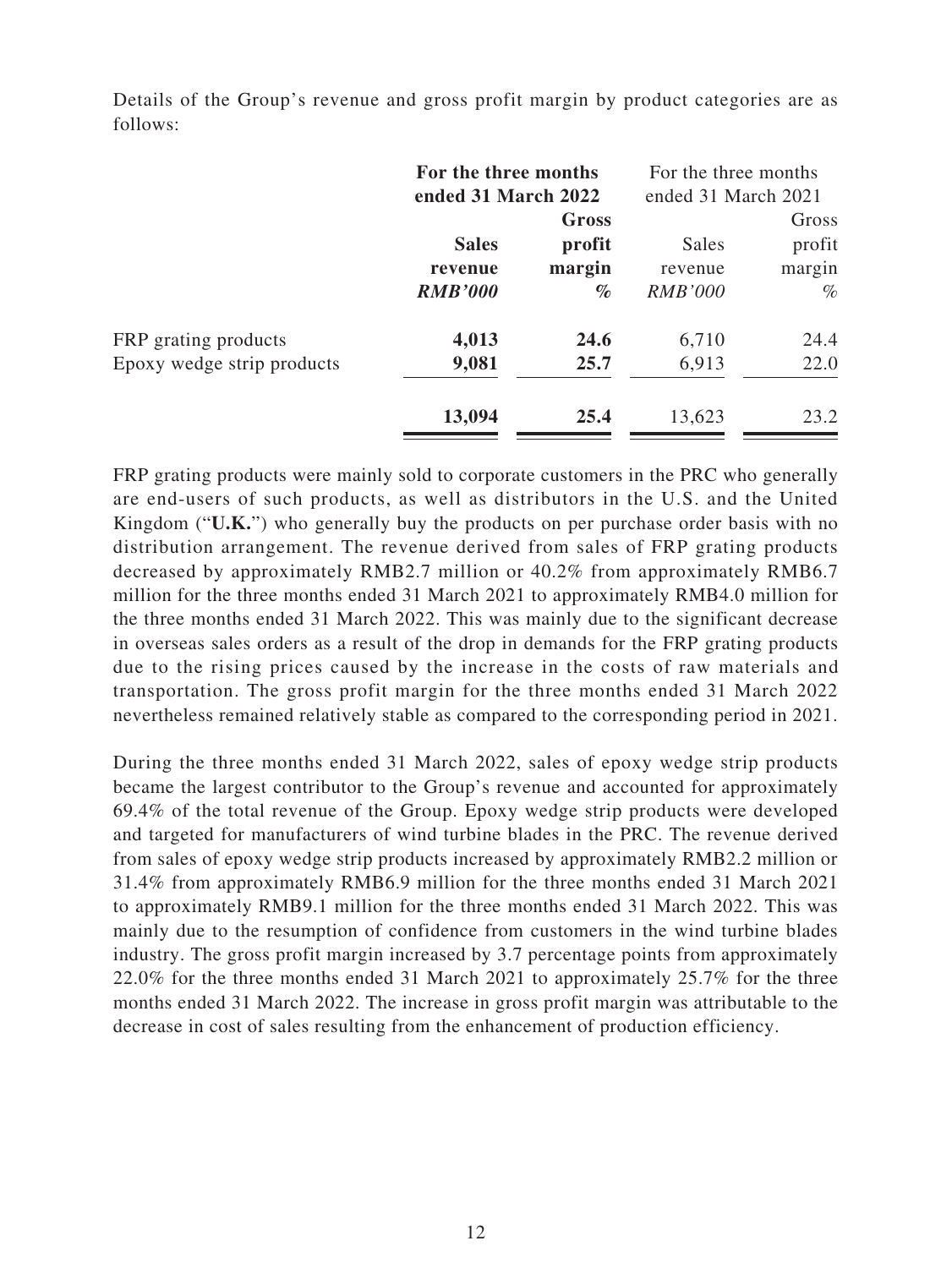Details of the average selling price and the sales volume by product categories are as follows:

|                                                    | For the three months<br>ended 31 March 2022 |                                       | For the three months<br>ended 31 March 2021 |                                  |  |
|----------------------------------------------------|---------------------------------------------|---------------------------------------|---------------------------------------------|----------------------------------|--|
|                                                    | Average<br>selling<br>price<br><b>RMB</b>   | Volume                                | Average<br>selling<br>price<br>RMB          | Volume                           |  |
| FRP grating products<br>Epoxy wedge strip products | 370.8<br>53.9                               | $10,822 \; \mathrm{m}^2$<br>168,559 m | 276.0<br>70.1                               | $24,314 \text{ m}^2$<br>98,579 m |  |

The average selling price of the FRP grating products per  $m<sup>2</sup>$  increased by approximately RMB94.8 per  $m<sup>2</sup>$  or approximately 34.4% from RMB276.0 per  $m<sup>2</sup>$  for the three months ended 31 March 2021 to RMB370.8 per  $m<sup>2</sup>$  for the three months ended 31 March 2022, with a decrease in sales volume of approximately 55.5% in comparison between the two periods. The increase in average selling price was mainly due to the variations in the composition of higher priced FRP grating products sold.

The average selling price of the epoxy wedge strip products per m decreased by approximately RMB16.2 per m from RMB70.1 per m for the three months ended 31 March 2021 to RMB53.9 per m for the three months ended 31 March 2022, with an increase in sales volume of approximately 71.0% between the two periods. The decrease in average selling price was mainly attributable to the differences in product specifications in relation to different shapes, weight and dimension for the products sold in these two periods.

Details of the Group's sales revenue by geographical area are as follows:

| For the three months<br>ended 31 March |                |
|----------------------------------------|----------------|
| 2022                                   | 2021           |
| <b>RMB'000</b>                         | <b>RMB'000</b> |
| 10,359                                 | 8,943          |
| 815                                    | 1,880          |
| 1,173                                  | 1,638          |
| 747                                    | 1,162          |
| 13,094                                 | 13,623         |
|                                        |                |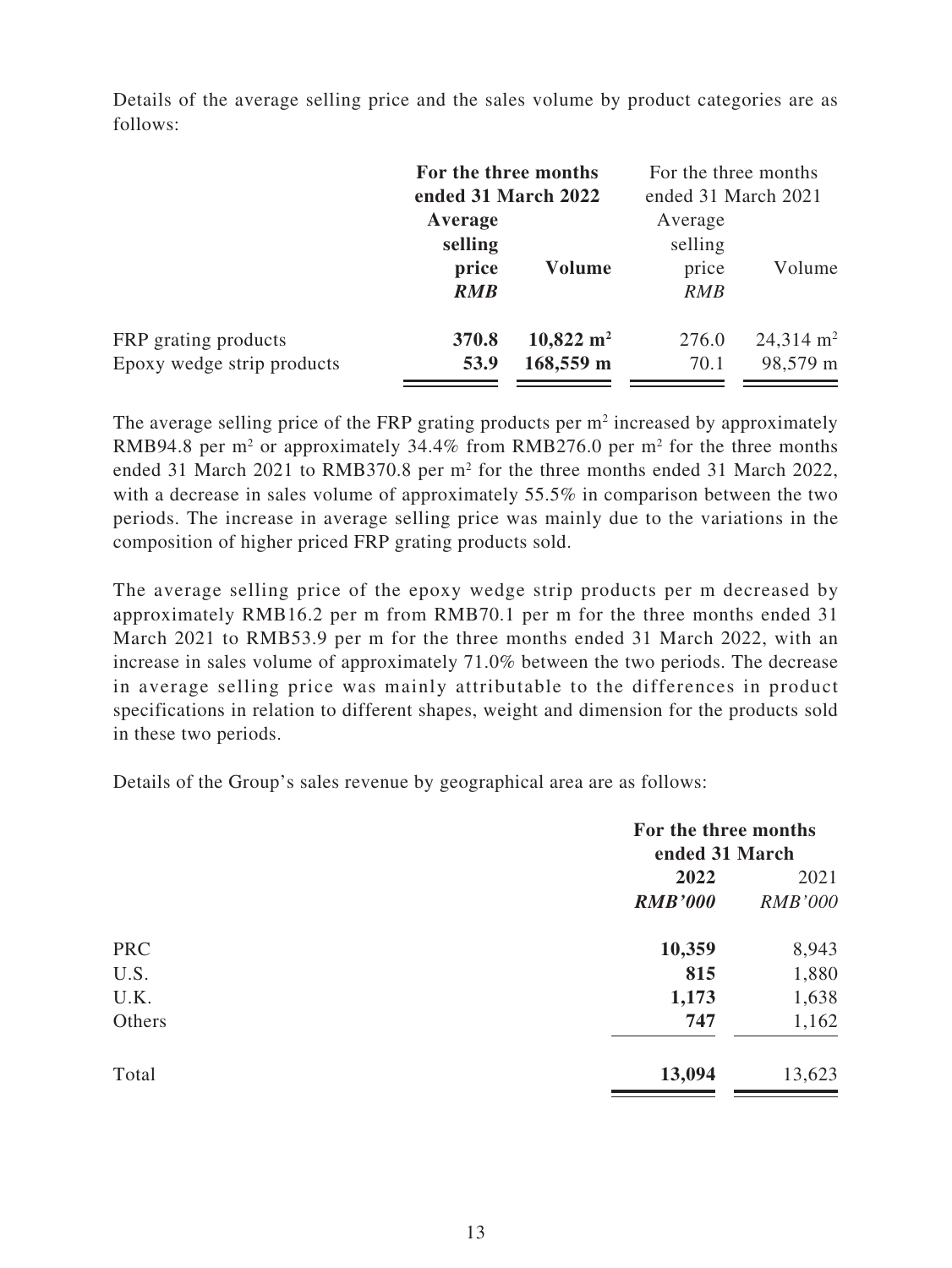Sales to the PRC market increased by approximately 15.8% from approximately RMB8.9 million for the three months ended 31 March 2021 to approximately RMB10.3 million for the three months ended 31 March 2022, which was mainly attributable to the significant increase in sales of epoxy wedge strip products to PRC customers during the three months ended 31 March 2022.

Sales to the U.S. market decreased by approximately 56.6% from approximately RMB1.9 million for the three months ended 31 March 2021 to approximately RMB0.8 million for the three months ended 31 March 2022, mainly because of the higher import tariff and the adverse impact of COVID-19 outbreak on the U.S. economy and market condition which suppressed the demands for the Group's products in the U.S. market.

Sales to the U.K. market decreased by approximately 28.4% from approximately RMB1.6 million for the three months ended 31 March 2021 to approximately RMB1.2 million for the three months ended 31 March 2022, mainly because of the decrease in sales orders from the major customers in the U.K. market resulting from the outbreak of COVID-19 pandemic.

Sales to the other locations decreased by approximately 35.7% from approximately RMB1.2 million for the three months ended 31 March 2021 to approximately RMB0.7 million for the three months ended 31 March 2022, mainly because of the decrease in sales orders from Denmark and Taiwan resulting from the outbreak of COVID-19 pandemic.

### **Operating Costs and Expenses**

Distribution costs decreased significantly by approximately RMB458,000, a 48.3% reduction to approximately RMB490,000 for the three months ended 31 March 2022 from approximately RMB948,000 for the three months ended 31 March 2021. The decrease was mainly attributable to the decrease in wages and salaries, and customs declaration expenses.

Administrative expenses increased by approximately RMB422,000, a 17.8% growth to approximately RMB2.8 million for the three months ended 31 March 2022 from approximately RMB2.4 million for the three months ended 31 March 2021. The increase was mainly attributable to the increase in staff costs and rental expense.

Finance costs decreased significantly by approximately RMB57,000, a 90.5% reduction to approximately RMB6,000 for the three months ended 31 March 2022 from approximately RMB63,000 for the three months ended 31 March 2021. The decrease was mainly due to the repayment of bank loan during the year ended 31 December 2021.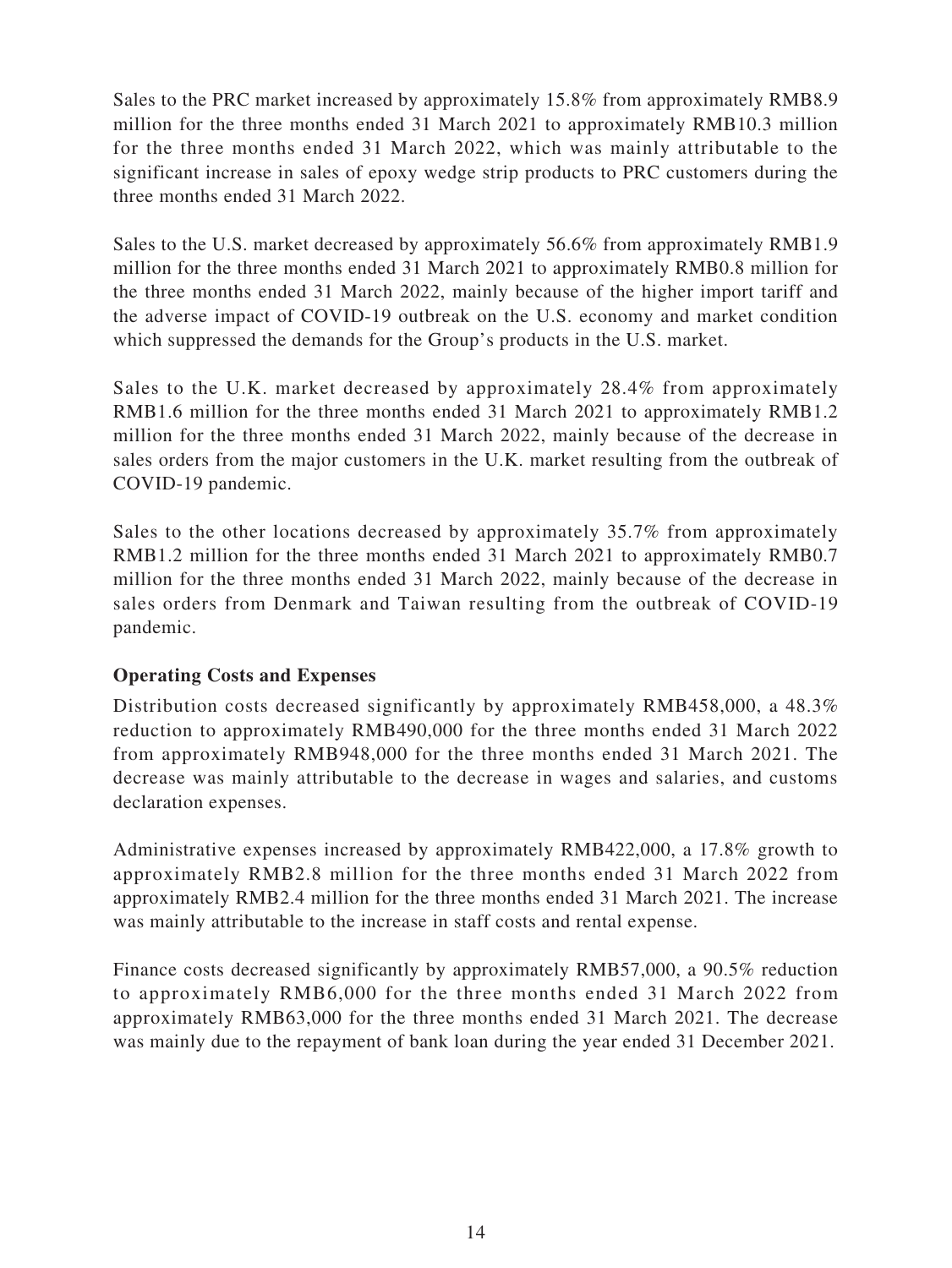### **Operating Results**

The Group was able to turn around its operating results from a loss of approximately RMB468,000 for the three months ended 31 March 2021 to a profit of approximately RMB126,000 for the three months ended 31 March 2022 largely due to: (i) the increase in gross profit margin for the products sold by the Group during the three months ended 31 March 2022; (ii) rental income from an investment property which was leased out in December 2021; and (iii) conscientious effort taken by the management to cut down the distribution costs for the three months ended 31 March 2022.

### **DIRECTORS' AND CHIEF EXECUTIVES' INTERESTS AND SHORT POSITIONS IN THE SHARES, UNDERLYING SHARES AND DEBENTURES OF THE COMPANY OR ANY ASSOCIATED CORPORATION**

As at 31 March 2022, the interests and short positions of the Directors and chief executive of the Company in the shares of the Company (the "**Shares**"), underlying Shares and debentures of the Company or any of the associated corporations (within the meaning of Part XV of the Securities and Futures Ordinance (Chapter 571 of the laws of Hong Kong) (the "**SFO**")) which were notified to the Company and the Stock Exchange pursuant to Divisions 7 and 8 of Part XV of the SFO (including any interest or short positions which they are taken or deemed to have under such provisions of the SFO), or pursuant to section 352 of the SFO to be entered in the register referred to therein pursuant to the Rules 5.46 to 5.67 of the GEM Listing Rules relating to securities transactions by the directors and to be notified to the Company and the Stock Exchange were as follows:

#### **(i) Long position in the Shares**

| <b>Name</b>            |                                        | Number of                     | Percentage of              |
|------------------------|----------------------------------------|-------------------------------|----------------------------|
|                        | Capacity/Nature<br>of interest         | shares held/<br>interested in | interest in<br>the Company |
| Mr. Li Yubao<br>(Note) | Interest in controlled<br>corporations | 163,600,000                   | 40.9%                      |

*Note:*

Mr. Li Yubao ("**Mr. Li**") is the ultimate controlling shareholder of LF INTERNATIONAL PTE. LTD. ("**LFB**") and Yunhong Group Co., Limited ("**Yunhong**"), both of which in turn hold a total of 163,600,000 Shares. Therefore, Mr. Li is deemed, or taken to be, interested in all the Shares held by LFB and Yunhong for the purposes of the SFO.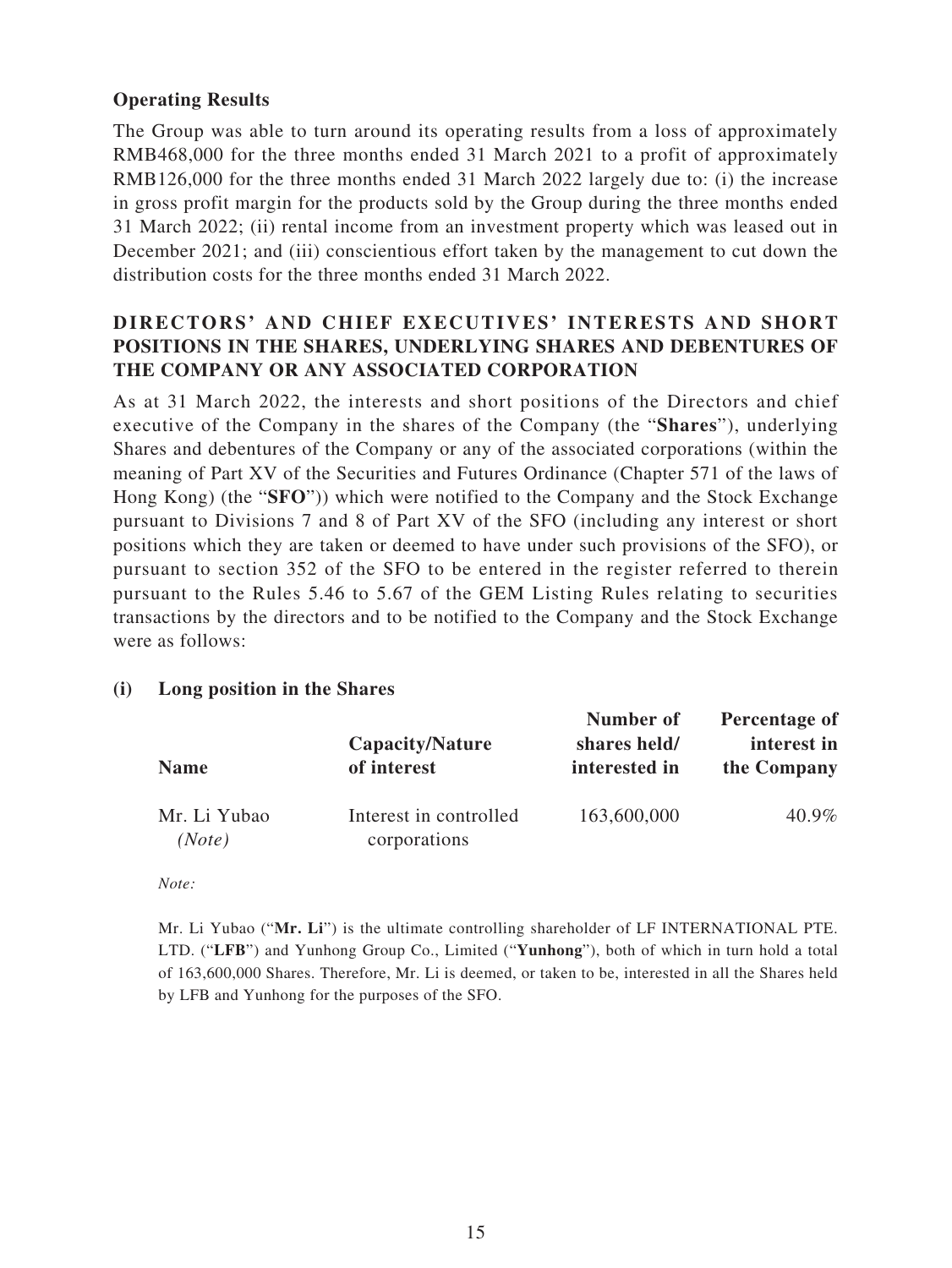| <b>Name</b> | Name of associated<br>corporation                 | Capacity/<br>Nature of<br>interest       | Number of<br>shares held | Approximate<br>percentage<br>of interests |
|-------------|---------------------------------------------------|------------------------------------------|--------------------------|-------------------------------------------|
| Mr. Li      | LF INTERNATIONAL<br>PTE. LTD. ("LFS")<br>(Note 1) | <b>Beneficial Owner</b>                  | 100                      | $100\%$                                   |
|             | $LFB$ ( <i>Note 2</i> )                           | Interest in<br>controlled<br>corporation |                          | $100\%$                                   |

### **(ii) Long position in the ordinary shares of associated corporations**

*Notes:*

- 1. LFS is a limited liability company incorporated in Singapore.
- 2. LFB is wholly owned by LFS, which is in turn wholly owned by Mr. Li.

Save as disclosed above, as at 31 March 2022, none of the Directors and chief executive of the Company had any interests or short position in the Shares, underlying Shares and debentures of the Company or any of the associated corporations (within the meaning of Part XV of the SFO), as notified to the Company and the Stock Exchange pursuant to Division 7 and 8 Part XV of the SFO, or as recorded in the register required to be kept by the Company under section 352 of the SFO, or otherwise notified to the Company and the Stock Exchange pursuant to Rule 5.46 of the GEM Listing Rules.

#### **DIRECTORS' RIGHTS TO PURCHASE SHARES OR DEBENTURES**

Save as otherwise disclosed in this announcement, at no time during the period was the Company or any of its holding companies, subsidiaries or fellow subsidiaries a party to any arrangements to enable the Directors and chief executives of the Company to acquire benefits by means of the acquisition of shares in, or debentures of, the Company or any body corporate, and none of the Directors and chief executives or their spouses or children under the age of 18, had any right to subscribe for the securities of the Company, or had exercised any such right during the period.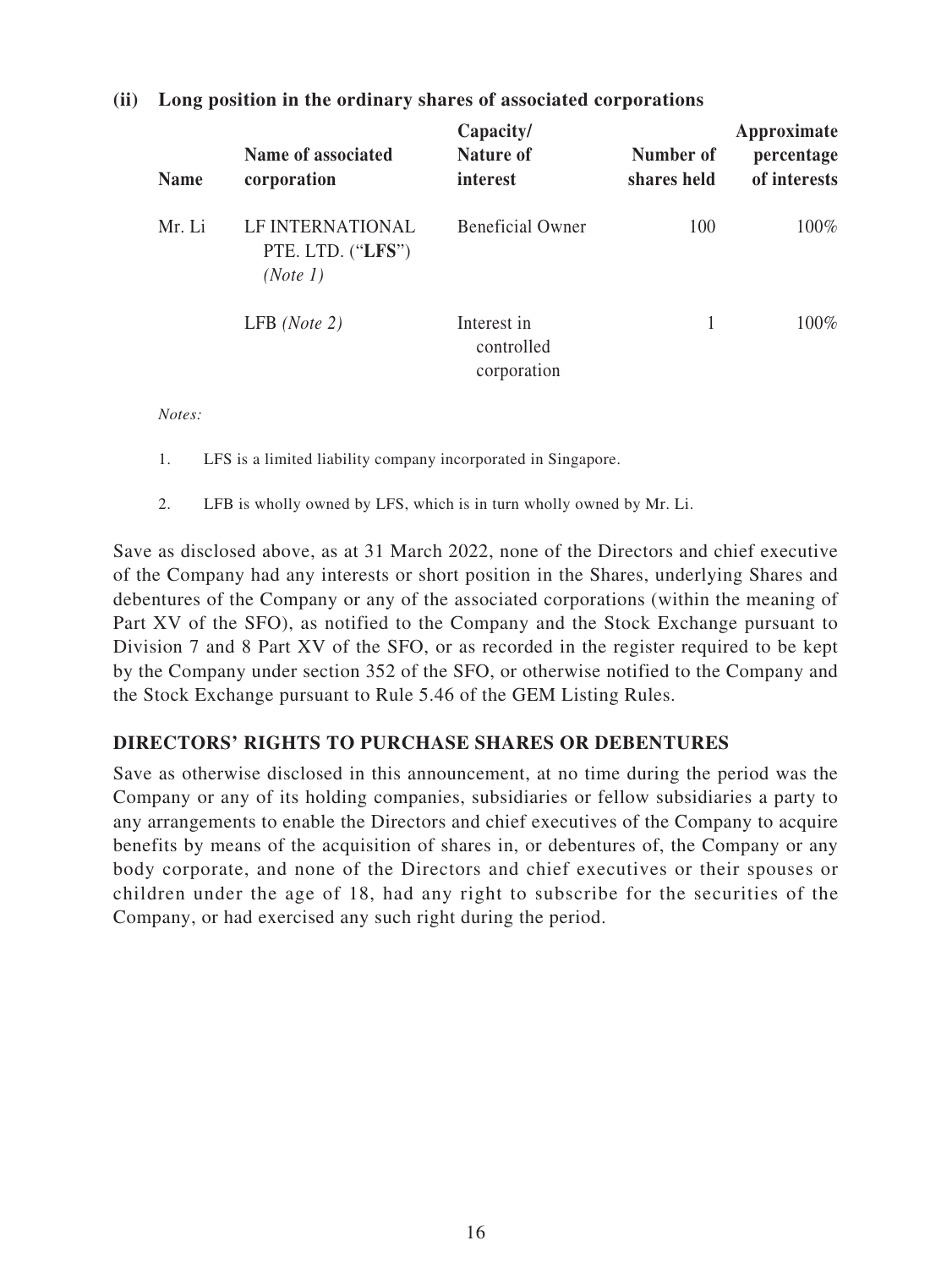### **SUBSTANTIAL SHAREHOLDERS' INTERESTS AND SHORT POSITIONS IN THE SHARES, UNDERLYING SHARES AND DEBENTURES OF THE COMPANY**

As at 31 March 2022, so far as is known to the Directors, the interests and short positions of the persons or corporations (other than a Director or chief executive of the Company) in the Shares or underlying Shares which have been disclosed to the Company under the provisions of Divisions 2 and 3 of Part XV of the SFO and as recorded in the register required to be kept by the Company under section 336 of the SFO or, were, directly or indirectly, interested in 5% or more of the nominal value of any class of share capital carrying rights to vote in all circumstances at general meetings of the Company are as follows:

| <b>Name</b>                            | Capacity/Nature<br>of interest          | Number of<br>ordinary<br>shares held/<br>interested in | Percentage of<br>interest in<br>the Company |
|----------------------------------------|-----------------------------------------|--------------------------------------------------------|---------------------------------------------|
| LFS ( <i>Note 1</i> )                  | Interest in a controlled<br>corporation | 123,600,000                                            | 30.9%                                       |
| LFB $(Note 1)$                         | Beneficial owner                        | 123,600,000                                            | 30.9%                                       |
| Yunhong (Note 2)                       | Beneficial owner                        | 40,000,000                                             | 10.0%                                       |
| Mr. Wu Dong (" $Mr. Wu$ ")<br>(Note 2) | Interest in controlled<br>corporation   | 40,000,000                                             | 10.0%                                       |
| Mr. Huang Xuechao                      | Beneficial owner                        | 58,880,000                                             | 14.7%                                       |
| Mr. Yan Qixu                           | Beneficial owner                        | 31,880,000                                             | 8.0%                                        |

*Notes:*

- 1. LFB is wholly owned by LFS, which is in turn wholly owned by Mr. Li. Therefore, each of LFS and Mr. Li is deemed or taken to be interested in the Shares held by LFB for the purposes of the SFO.
- 2. Mr. Wu holds approximately 93.67% equity interest in Yunhong, which in turn beneficially owns 40,000,000 Shares (representing 10% of the total number of issued Shares). Therefore, Mr. Wu is deemed or taken to be interested in the Shares held by Yunhong for the purposes of the SFO. Among this 93.67% equity interest in Yunhong, 92% is held by Mr. Wu on behalf of Mr. Li pursuant to the nominee shareholding arrangements between Mr. Wu and Mr. Li. Hence, Mr. Li is regarded as the ultimate controlling shareholder of Yunhong and therefore Mr. Li is deemed or taken to be interested in the Shares held by Yunhong for the purpose of the SFO.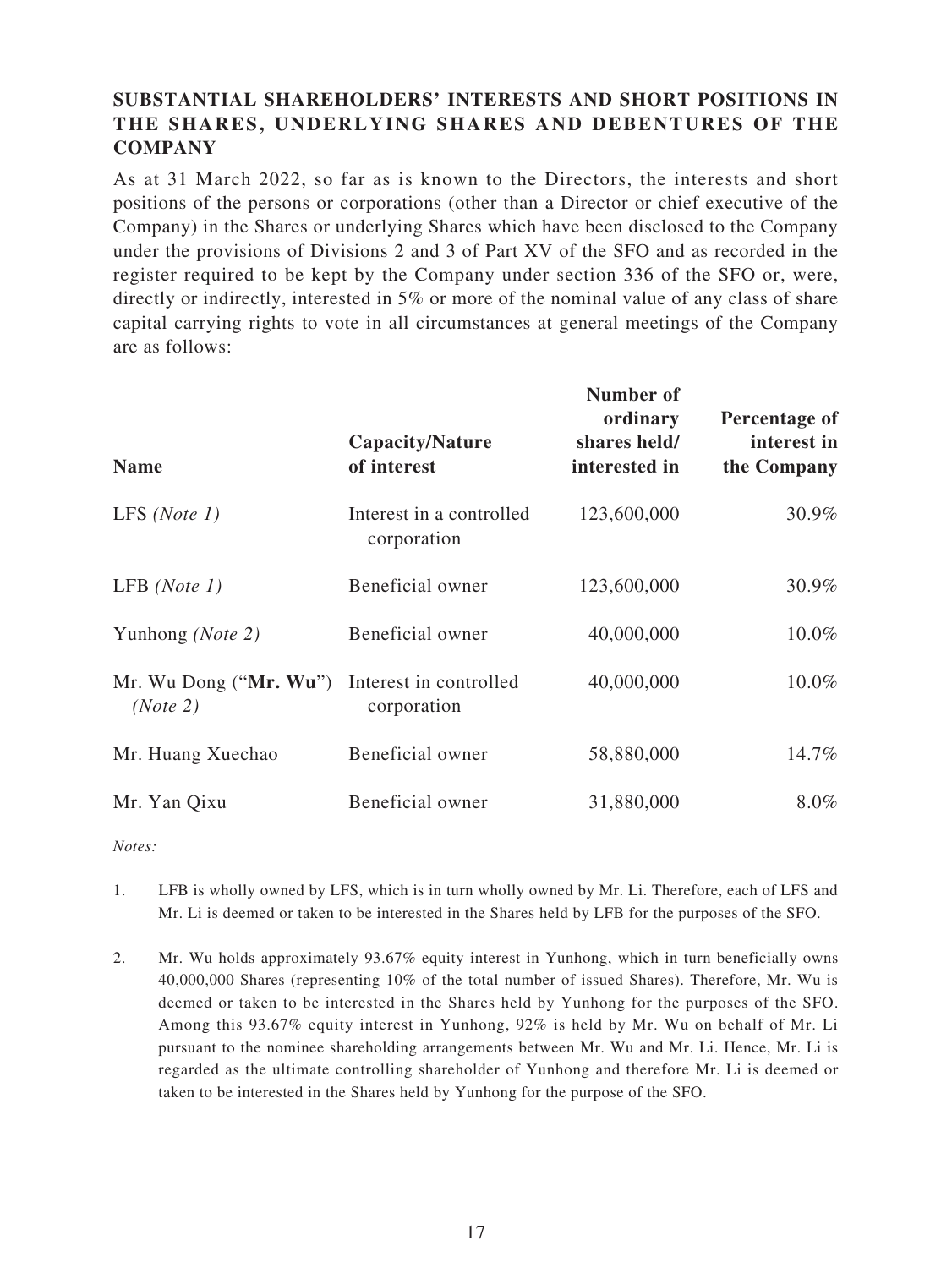Save as disclosed above, as at 31 March 2022, no other persons (other than the Directors and chief executive of the Company) had any interests or short positions in the Shares and underlying Shares as recorded in the register required to be kept by the Company under section 336 of the SFO or which would fall to be disclosed to the Company and the Stock Exchange pursuant to the provisions of Divisions 2 and 3 of part XV of the SFO.

### **PURCHASE, SALE OR REDEMPTION OF THE COMPANY'S LISTED SHARES**

During the three months ended 31 March 2022, neither the Company nor any of its subsidiaries purchased, sold or redeemed any of the Company's listed securities.

### **COMPETING INTERESTS**

The Directors confirm that none of the Directors and their respective close associates (as defined in the GEM Listing Rules) is interested in any business apart from the business operated by the Group which competes or is likely to compete, directly or indirectly, with the Group's business during the three months ended 31 March 2022 and up to the date of this announcement.

### **DIRECTORS' SECURITIES TRANSACTIONS**

The Company has adopted the rules set out in Rules 5.48 to 5.67 of the GEM Listing Rules as the code of conduct regarding directors' dealing in securities of the Company. The Directors have complied with such code of conduct and the required standard of dealings in the three months ended 31 March 2022.

### **CORPORATE GOVERNANCE CODE**

The Directors consider that the Company has complied with all the applicable code provisions set out in the Corporate Governance Code and Corporate Governance Report contained in Appendix 15 of the GEM Listing Rules in the three months ended 31 March 2022.

### **AUDIT COMMITTEE**

The Company established an audit committee on 16 December 2016 with written terms of reference based on the code provisions of the Corporate Governance Practice of the GEM Listing Rules. The audit committee comprises of three members, namely Mr. Ng Sai Leung, Mr. Tam Tak Kei Raymond and Mr. Lee Man Tai, all being independent non-executive Directors. Mr. Ng Sai Leung currently serves as the chairman of the audit committee.